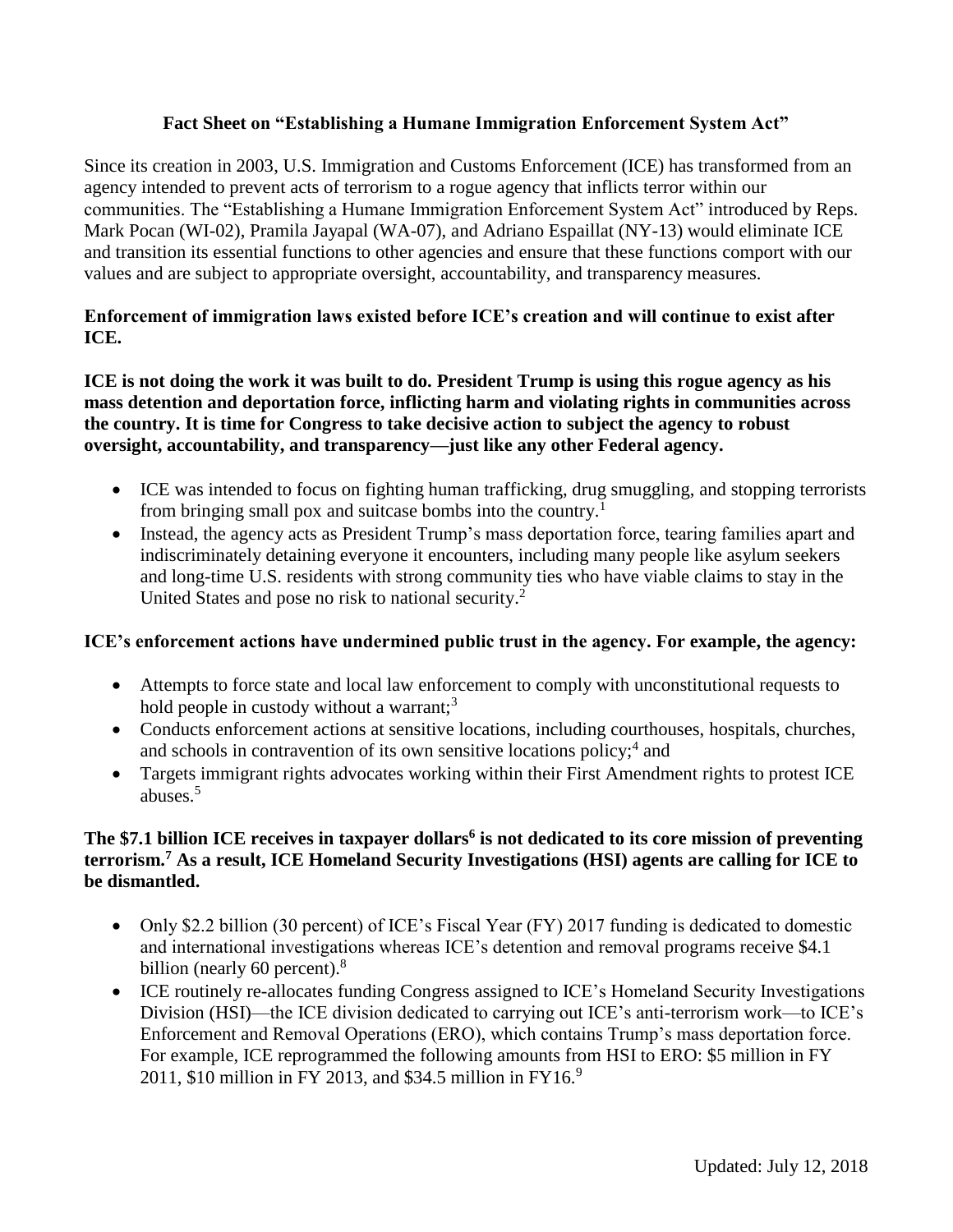- ICE's staffing creates serious challenges for national security. Only a fraction of ICE's 20,000 employees remain dedicated to ICE's original mission of tracking terrorism and transnational crime syndicates domestically and internationally.<sup>10</sup>
- In June 2018, 19 HSI agents—a majority of special agents in charge of HSI, called on DHS Secretary Nielsen to remove HSI from ICE to improve HSI's ability to function effectively and to stop the reprogramming of its funding.<sup>11</sup> In addition, the agents stated that HSI's work is compromised by the reluctance among state and local law enforcement to collaborate with HSI given ICE's civil immigration enforcement focus.

# **ICE contracts out billions of taxpayer dollars every year to private, for-profit prison companies that have shunned transparency and accountability, and operate at significantly higher expense to taxpayers than more humane, lower-cost alternatives to detention like the Family Case Management Program.**

- Large private prison companies make tremendous profits off of the detention and suffering of men, women, and children. For-profit companies are incentivized to limit medical staffing and deny care in order to maximize profits for their shareholders. This results in the suffering, and in some cases even deaths, of detained people.<sup>12</sup>
- Alternatives to detention like the Family Case Management Program cost \$36 per day for a family compared to more than \$900<sup>13</sup> a day to incarcerate an immigrant parent with two children or the \$208 per day for a single adult.<sup>14</sup>

# **Numerous federal oversight bodies have documented ICE's blatant disregard for congressional mandates, the agency's own standards, and federal and international legal protections.**

- A 2017 DHS Office of the Inspector General (DHS OIG) report details violations with ICE detention standards, noting that conditions for people in ICE custody "undermine the protection of detainees' rights, their humane treatment, and the provision of a safe and healthy environment." $15$
- A 2018 report by DHS OIG found that "neither the inspections nor the onsite monitoring ensure consistent compliance with detention standards, nor do they prmote comprehensive deficiency corrections" and that "ICE does not adequately follow up on identified deficiencies or consistently hold facilities accountable for correcting them, which further diminishes the usefulness of inspections."<sup>16</sup>
- A 2018 report by the Government Accountability Office (GAO) has found "a number inconsistencies and errors in ICE's calculations for its congressional budget justifications… While ICE officials stated that their budget documents undergo multiple reviews to ensure accuracy, ICE was not able to provide documentation of such reviews." The GAO concluded, "ICE is not positioned to ensure the credibility of its budget requests."<sup>17</sup>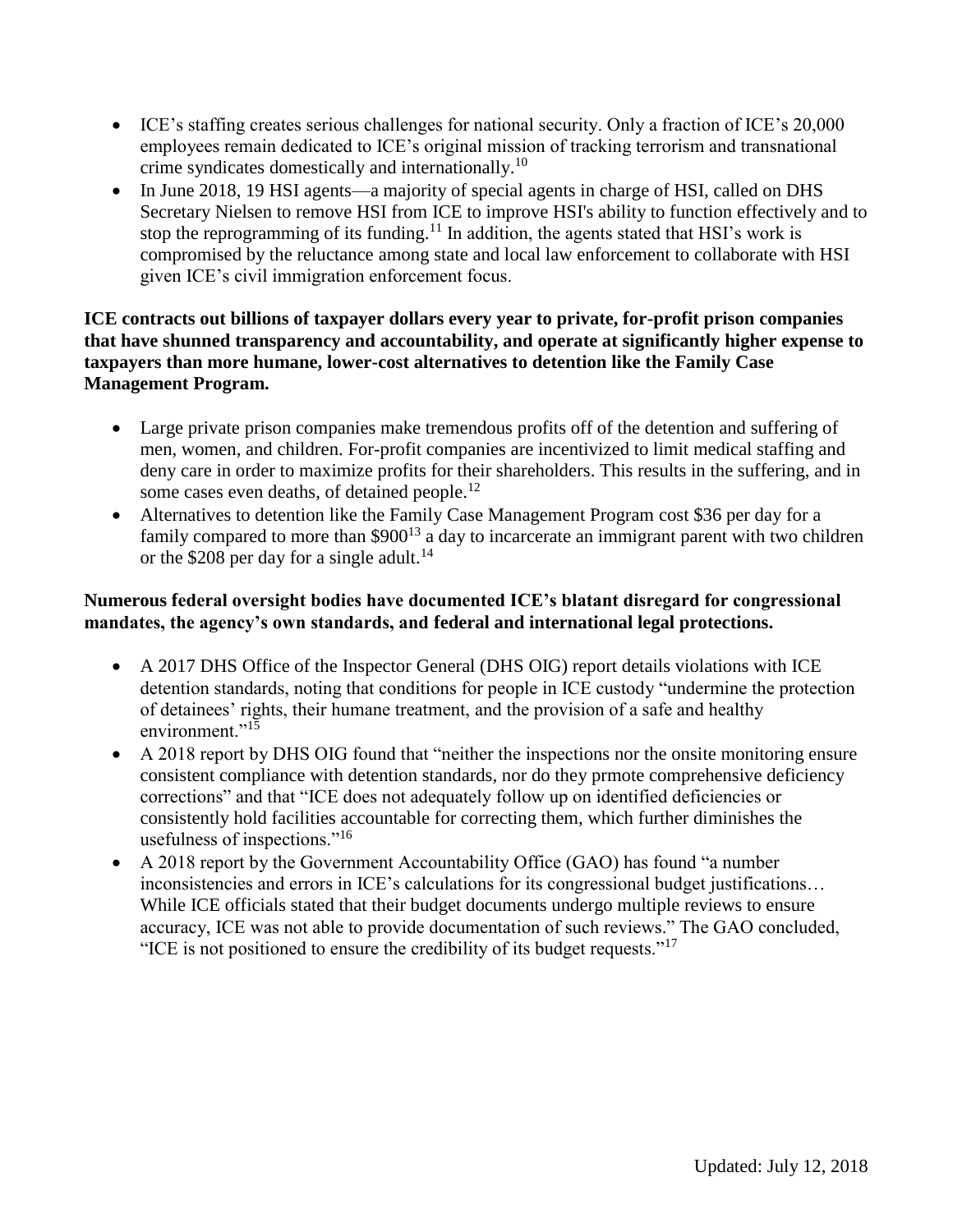#### **Endnotes**

 $\overline{\phantom{a}}$ 

<sup>1</sup> Heather Timmons, *No one really knows what ICE is supposed to be. Politicians love that*, QUARTZ (Jul. 7, 2018) available at:<https://qz.com/1316098/what-is-ice-supposed-to-do-the-strange-history-of-us-immigration-and-customs-enforcement> [hereinafter "Timmons 2018"].

<sup>2</sup> *See, e.g.,* Dara Lind, *ICE isn't just detaining "bad hombres." They're scooping up anyone in their path*., VOX (Mar. 3, 2017) available at: [https://www.vox.com/policy-and-politics/2017/3/3/14801474/ice-detain-deport-immigrant;](https://www.vox.com/policy-and-politics/2017/3/3/14801474/ice-detain-deport-immigrant) Derek Hawkins, *A mother and child fled Congo fearing death. ICE has held them separately for months, lawsuit says*., WASHINGTON POST (Feb. 27, 2018) available at: [https://www.washingtonpost.com/news/morning-](https://www.washingtonpost.com/news/morning-mix/wp/2018/02/27/mother-child-fled-congo-fearing-death-ice-has-held-them-separately-for-months-lawsuit-says)

[mix/wp/2018/02/27/mother-child-fled-congo-fearing-death-ice-has-held-them-separately-for-months-lawsuit-says;](https://www.washingtonpost.com/news/morning-mix/wp/2018/02/27/mother-child-fled-congo-fearing-death-ice-has-held-them-separately-for-months-lawsuit-says) Samantha Schmidt, *ICE detains a Polish doctor and green-card holder who has lived in the U.S. for nearly 40 years*, WASHINGTON POST (Jan. 22, 2018) available at: [https://www.washingtonpost.com/news/morning-mix/wp/2018/01/22/ice-detains-a-polish](https://www.washingtonpost.com/news/morning-mix/wp/2018/01/22/ice-detains-a-polish-doctor-and-green-card-holder-who-has-lived-in-the-u-s-for-nearly-40-years)[doctor-and-green-card-holder-who-has-lived-in-the-u-s-for-nearly-40-years;](https://www.washingtonpost.com/news/morning-mix/wp/2018/01/22/ice-detains-a-polish-doctor-and-green-card-holder-who-has-lived-in-the-u-s-for-nearly-40-years) Amy B. Wang & Maria Sacchetti, *A chemistry professor got his kids ready for school. Then ICE arrested him on his front lawn*., WASHINGTON POST (Feb. 5, 2018) available at: [https://www.washingtonpost.com/news/post-nation/wp/2018/02/04/a-chemistry-professor-got-his-kids-ready](https://www.washingtonpost.com/news/post-nation/wp/2018/02/04/a-chemistry-professor-got-his-kids-ready-for-school-then-ice-arrested-him-on-his-front-lawn)[for-school-then-ice-arrested-him-on-his-front-lawn;](https://www.washingtonpost.com/news/post-nation/wp/2018/02/04/a-chemistry-professor-got-his-kids-ready-for-school-then-ice-arrested-him-on-his-front-lawn) Vivian Lee, *A Marriage Used to Prevent Deportation. Not Anymore*., N.Y. TIMES (Apr. 19, 2018) available at: [https://www.nytimes.com/2018/04/19/us/immigration-marriage-green-card.html;](https://www.nytimes.com/2018/04/19/us/immigration-marriage-green-card.html)  Noah Lanard, *Married Immigrants Seeking Green Cards Are Now Targets for Deportation*, Mother Jones (Apr. 20, 2018) available at: [https://www.motherjones.com/politics/2018/04/married-immigrants-seeking-green-cards-are-now-targets-for](https://www.motherjones.com/politics/2018/04/married-immigrants-seeking-green-cards-are-now-targets-for-deportation)[deportation.](https://www.motherjones.com/politics/2018/04/married-immigrants-seeking-green-cards-are-now-targets-for-deportation)

<sup>3</sup> *See, e.g.*, Joshua Breisblatt, Alyson Sincavage, Mark Fleming, *et al.*, *Assumption of Risk: Legal Liabilities for Local Governments that Choose to Enforce Federal Immigration Laws*, American Immigration Council, American Immigration Lawyers Association, National Immigrant Justice Center, National Immigration Law Center, Southern Poverty Law Center (Mar. 2018) available at: [https://www.immigrantjustice.org/sites/default/files/content-type/research-item/documents/2018-](https://www.immigrantjustice.org/sites/default/files/content-type/research-item/documents/2018-03/Assumption_of_Risk_March2018_FINAL.pdf) [03/Assumption\\_of\\_Risk\\_March2018\\_FINAL.pdf;](https://www.immigrantjustice.org/sites/default/files/content-type/research-item/documents/2018-03/Assumption_of_Risk_March2018_FINAL.pdf) Yvette Cabrera, *Federal judge: Holding inmates longer on immigration detainers is unconstitutional*, ThinkProgress (Feb. 11, 2018) available at: [https://thinkprogress.org/immigration-detainers](https://thinkprogress.org/immigration-detainers-unconstituitonal-9fde460fdeca)[unconstituitonal-9fde460fdeca;](https://thinkprogress.org/immigration-detainers-unconstituitonal-9fde460fdeca) Dep't of Justice, "Attorney General Sessions Announces Immigration Compliance Requirements for Edward Byrne Memorial Justice Assistance Grant Programs" (Jul. 25, 2018) available at: [https://www.justice.gov/opa/pr/attorney-general-sessions-announces-immigration-compliance-requirements-edward-byrne](https://www.justice.gov/opa/pr/attorney-general-sessions-announces-immigration-compliance-requirements-edward-byrne-memorial)[memorial.](https://www.justice.gov/opa/pr/attorney-general-sessions-announces-immigration-compliance-requirements-edward-byrne-memorial)

4 John Burnett, *DHS Under Pressure Over Alleged Violation Of Policies On Sensitive Locations*, NPR (Oct. 20, 2017) available at: [https://www.npr.org/2017/10/20/559113178/dhs-under-pressure-over-alleged-violation-of-policies-on-sensitive](https://www.npr.org/2017/10/20/559113178/dhs-under-pressure-over-alleged-violation-of-policies-on-sensitive-locations)[locations.](https://www.npr.org/2017/10/20/559113178/dhs-under-pressure-over-alleged-violation-of-policies-on-sensitive-locations)

<sup>5</sup> *See, e.g.,* Gene Johnson, *Seattle-Area Immigrant Activist Says She Faces Deportation*, THE ASSOCIATED PRESS (Jan. 16, 2018) available at: [https://www.usnews.com/news/best-states/washington/articles/2018-01-16/northwest-immigrant-activist](https://www.usnews.com/news/best-states/washington/articles/2018-01-16/northwest-immigrant-activist-says-she-faces-deportation)[says-she-faces-deportation;](https://www.usnews.com/news/best-states/washington/articles/2018-01-16/northwest-immigrant-activist-says-she-faces-deportation) Liz Robbins, *Activists and ICE Face Off Over Detained Leader*, N.Y. TIMES (Jan. 12, 2018) available at: [https://www.nytimes.com/2018/01/12/nyregion/immigration-activist-deportation.html;](https://www.nytimes.com/2018/01/12/nyregion/immigration-activist-deportation.html) Maria Sacchetti & David Weigel, *ICE Has Detained or Deported Prominent Immigration Activists*, WASHINGTON POST (Jan. 19, 2018) available at: [https://www.washingtonpost.com/powerpost/ice-has-detained-or-deported-foreigners-who-are-also-immigration](https://www.washingtonpost.com/powerpost/ice-has-detained-or-deported-foreigners-who-are-also-immigration-activists/2018/01/19/377af23a-fc95-11e7-a46b-a3614530bd87_story.html)[activists/2018/01/19/377af23a-fc95-11e7-a46b-a3614530bd87\\_story.html;](https://www.washingtonpost.com/powerpost/ice-has-detained-or-deported-foreigners-who-are-also-immigration-activists/2018/01/19/377af23a-fc95-11e7-a46b-a3614530bd87_story.html) Ian Lovett & Alicia A. Caldwell, *Immigrants* 

*Connected to Sanctuary Movement Arrested*, WALL STREET JOURNAL (Jan. 11, 2018) available at: [https://www.wsj.com/articles/immigrants-connected-to-sanctuary-movement-arrested-1515732386.](https://www.wsj.com/articles/immigrants-connected-to-sanctuary-movement-arrested-1515732386)

<sup>6</sup> Consolidated Appropriations Act, 2018, H.R. 1625, P.L. No. 115-141, 115th Cong., Summary of the FY 2018 Homeland Security Bill prepared by House Appropriations Committee Chairman Rodney Frelinghuysen (Mar. 21, 2018) available at: [https://appropriations.house.gov/uploadedfiles/03.21.18\\_fy18\\_omnibus\\_-\\_homeland\\_security\\_-\\_summary.pdf](https://appropriations.house.gov/uploadedfiles/03.21.18_fy18_omnibus_-_homeland_security_-_summary.pdf) [hereinafter "2018 DHS Appropriations Bill Summary"].

<sup>7</sup> Brian A. Reaves, *Bureau of Justice Statistics Bulletin: Federal Law Enforcement Officers, 2004*, Dep't of Justice (Jul. 2006) at 2, available at:<https://www.bjs.gov/content/pub/pdf/fleo04.pdf> ["The primary mission of ICE is to prevent acts of terrorism by targeting the people, money, and materials that support terrorist and criminal activities. ICE is the largest investigative arm of DHS, and is responsible for identifying and eliminating vulnerabilities in the nation's border, economic, transportation and infrastructure security."

<sup>8</sup> 2018 DHS Appropriations Bill Summary, *supra* n. 6.

<sup>9</sup> Letter from 19 Homeland Security Investigations Special Agents in Charge to Kirstjen Nielsen, Secretary, Dep't of Homeland Security (Jun. 2018) available at:<https://www.documentcloud.org/documents/4562896-FILE-3286.html> [hereinafter "HSI Letter"].